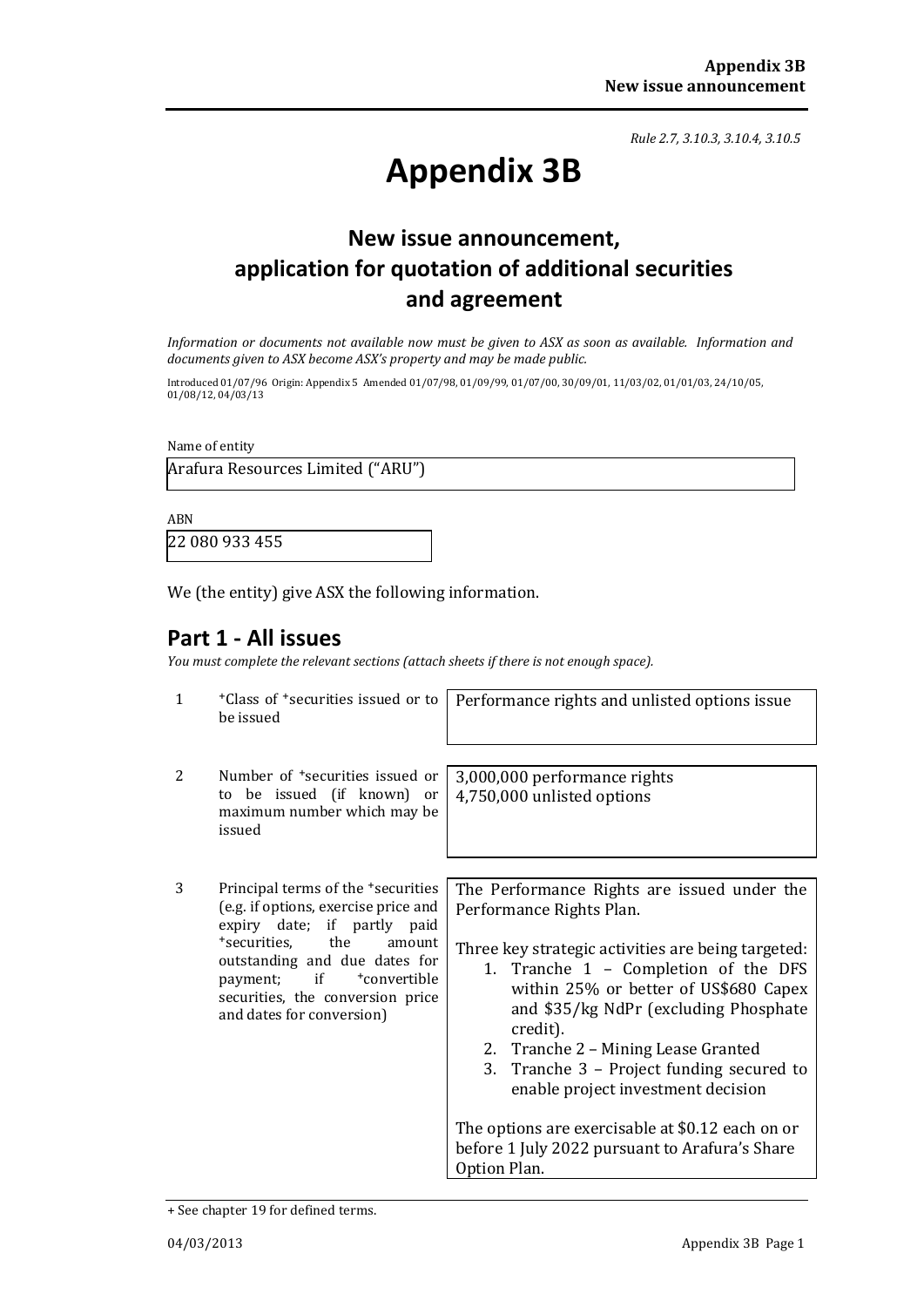| 4  | Do the <sup>+</sup> securities rank equally in<br>all respects from the <sup>+</sup> issue date                                                                                                                                                                                                                          | No.                                                                                                                                                                                                                                                                               |
|----|--------------------------------------------------------------------------------------------------------------------------------------------------------------------------------------------------------------------------------------------------------------------------------------------------------------------------|-----------------------------------------------------------------------------------------------------------------------------------------------------------------------------------------------------------------------------------------------------------------------------------|
|    | with an existing <sup>+</sup> class of quoted<br>*securities?                                                                                                                                                                                                                                                            | The Options and Performance Rights do not<br>have any voting rights or rights to receive<br>dividends attached.                                                                                                                                                                   |
|    | If the additional <sup>+</sup> securities do<br>not rank equally, please state:<br>the date from which they do<br>$\bullet$<br>the extent to which they<br>$\bullet$<br>participate<br>for<br>the<br>next<br>dividend, (in the case of a<br>trust, distribution) or interest<br>payment<br>• the extent to which they do | After the Performance Rights have vested<br>and are converted to ordinary shares, those<br>ordinary shares will rank equally with<br>existing fully paid ordinary shares (including<br>the right to vote and receive dividends).<br>The options will rank equally with fully paid |
|    | not rank equally, other than<br>relation to the<br>in<br>next<br>dividend, distribution<br>or<br>interest payment                                                                                                                                                                                                        | ordinary shares on issue at the time they are<br>exercised, being a date on or before 1 July<br>2022.                                                                                                                                                                             |
| 5  | Issue price or consideration                                                                                                                                                                                                                                                                                             | Nil consideration.                                                                                                                                                                                                                                                                |
| 6  | Purpose of the issue<br>(If issued as consideration for<br>the acquisition of assets, clearly                                                                                                                                                                                                                            | The Performance Rights are issued under the<br>Performance Rights Plan to the Managing<br>Director.                                                                                                                                                                               |
|    | identify those assets)                                                                                                                                                                                                                                                                                                   | The Options are issued to the Managing<br>Director under the Arafura Share Option<br>Plan.                                                                                                                                                                                        |
|    |                                                                                                                                                                                                                                                                                                                          |                                                                                                                                                                                                                                                                                   |
| 6a | Is the entity an <sup>+</sup> eligible entity<br>that has obtained security holder<br>approval under rule 7.1A?                                                                                                                                                                                                          | No for Performance Rights.                                                                                                                                                                                                                                                        |
|    | If Yes, complete sections 6b - 6h<br>in relation to the <sup>+</sup> securities the<br>subject of this Appendix 3B, and<br>comply with section 6i                                                                                                                                                                        | Yes for Options.                                                                                                                                                                                                                                                                  |
| 6b | The date the security holder<br>resolution under rule 7.1A was<br>passed                                                                                                                                                                                                                                                 | 16 November 2017 for Options.                                                                                                                                                                                                                                                     |
| 6с | Number of <sup>+</sup> securities issued<br>without security holder approval<br>under rule 7.1                                                                                                                                                                                                                           | N/A                                                                                                                                                                                                                                                                               |
| 6d | Number of <sup>+</sup> securities issued<br>with security holder approval<br>under rule 7.1A                                                                                                                                                                                                                             | N/A                                                                                                                                                                                                                                                                               |

<sup>+</sup> See chapter 19 for defined terms.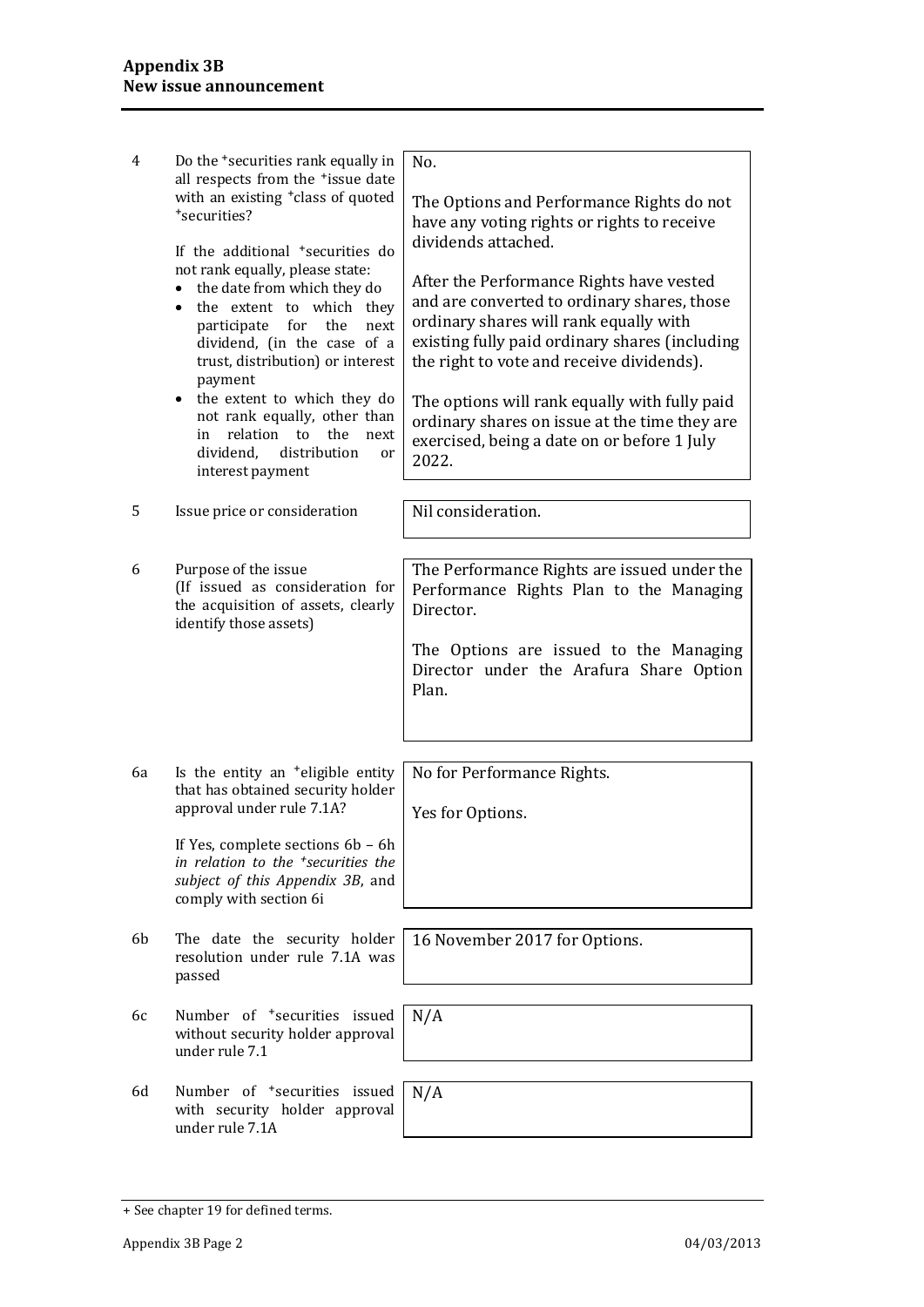- 6e Number of +securities issued with security holder approval under rule 7.3, or another specific security holder approval (specify date of meeting)
- 6f Number of +securities issued under an exception in rule 7.2
- 6g If +securities issued under rule 7.1A, was issue price at least 75% of 15 day VWAP as calculated under rule 7.1A.3? Include the +issue date and both values. Include the source of the VWAP calculation.
- 6h If +securities were issued under rule 7.1A for non-cash consideration, state date on which valuation of consideration was released to ASX Market Announcements
- 6i Calculate the entity's remaining issue capacity under rule 7.1 and rule 7.1A – complete Annexure 1 and release to ASX Market Announcements
- 7 +Issue dates

Note: The issue date may be prescribed by ASX (refer to the definition of issue date in rule 19.12). For example, the issue date for a pro rata entitlement issue must comply with the applicable timetable in Appendix 7A.

Cross reference: item 33 of Appendix 3B.

8 Number and <sup>+</sup>class of all <sup>+</sup>securities quoted on ASX (*including* the <sup>+</sup>securities in section 2 if applicable)

N/A

3,000,000 options.

N/A

N/A

N/A

22/11/2018

| Number      | <sup>+</sup> Class            |
|-------------|-------------------------------|
| 629,595,910 | Fully paid ordinary<br>shares |

<sup>+</sup> See chapter 19 for defined terms.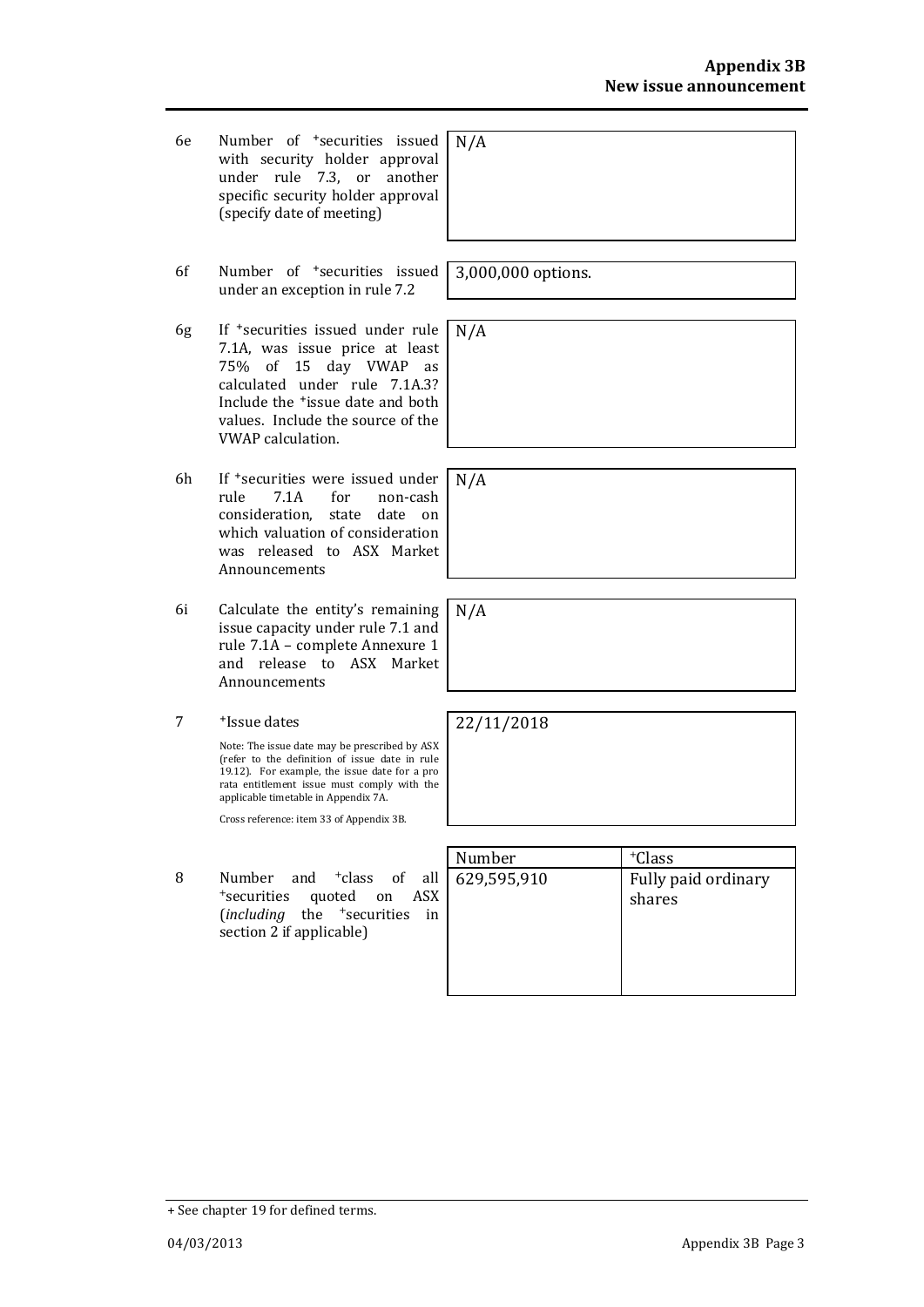|   |                                                      | Number     | <sup>+</sup> Class     |
|---|------------------------------------------------------|------------|------------------------|
|   |                                                      |            |                        |
| 9 | Number and <sup>+</sup> class of all                 | 1,815,000  | Unlisted options       |
|   | *securities not quoted on ASX                        |            | expiring 30 June       |
|   | ( <i>including</i> the <sup>+</sup> securities<br>in |            | 2021 exercisable at    |
|   | section 2 if applicable)                             |            | \$0.15.                |
|   |                                                      |            |                        |
|   |                                                      |            |                        |
|   |                                                      | 19,355,000 | Unlisted options       |
|   |                                                      |            | expiring 1 July 2022   |
|   |                                                      |            | exercisable at \$0.12. |
|   |                                                      |            |                        |
|   |                                                      | 7,000,000  | Performance Rights     |
|   |                                                      |            | expiring 21            |
|   |                                                      |            | September 2022         |
|   |                                                      |            |                        |
|   |                                                      | 3,000,000  | Performance Rights     |
|   |                                                      |            |                        |
|   |                                                      |            | expiring 22            |
|   |                                                      |            | November 2022          |
|   |                                                      |            |                        |
|   |                                                      |            |                        |

10 Dividend policy (in the case of a trust, distribution policy) on the increased capital (interests)

N/A

## **Part 2 - Pro rata issue**

| 11 | holder<br>security<br>approval<br>Is.<br>required?                                                                   | N/A |
|----|----------------------------------------------------------------------------------------------------------------------|-----|
| 12 | Is the issue renounceable or non-<br>renounceable?                                                                   | N/A |
| 13 | Ratio in which the <sup>+</sup> securities will<br>be offered                                                        | N/A |
| 14 | <sup>+</sup> Class of <sup>+</sup> securities to which the<br>offer relates                                          | N/A |
| 15 | determine<br>+Record date<br>to<br>entitlements                                                                      | N/A |
| 16 | different<br>holdings on<br>Will<br>registers (or subregisters) be<br>aggregated for<br>calculating<br>entitlements? | N/A |
| 17 | Policy for deciding entitlements in<br>relation to fractions                                                         | N/A |

<sup>+</sup> See chapter 19 for defined terms.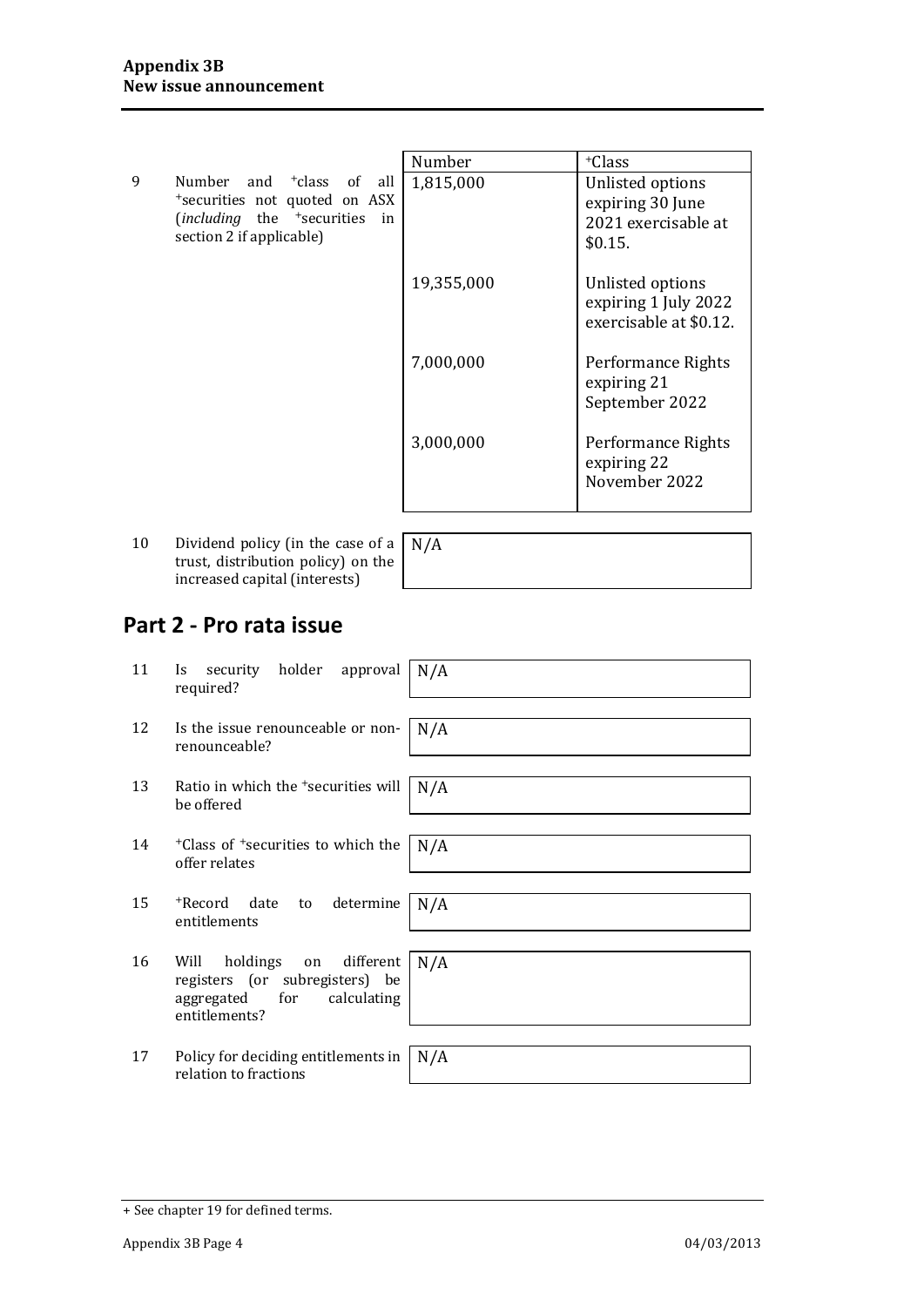18 Names of countries in which the entity has security holders who will not be sent new offer documents

Note: Security holders must be told how their entitlements are to be dealt with. Cross reference: rule 7.7.

- 19 Closing date for receipt of acceptances or renunciations
- 20 Names of any underwriters  $N/A$
- 21 Amount of any underwriting fee or commission
- 22 Names of any brokers to the issue  $\mid N/A$
- 23 Fee or commission payable to the broker to the issue
- 24 Amount of any handling fee payable to brokers who lodge acceptances or renunciations on behalf of security holders
- 25 If the issue is contingent on security holders' approval, the date of the meeting
- 26 Date entitlement and acceptance form and offer documents will be sent to persons entitled
- 27 If the entity has issued options, and the terms entitle option holders to participate on exercise, the date on which notices will be sent to option holders
- 28 Date rights trading will begin (if applicable)
- 29 Date rights trading will end (if applicable)
- 30 How do security holders sell their entitlements *in full* through a broker?
- 31 How do security holders sell *part* of their entitlements through a broker and accept for the balance?

N/A

N/A

N/A

N/A

N/A

N/A

N/A

 $\overline{N}/A$ 

N/A

N/A

N/A

N/A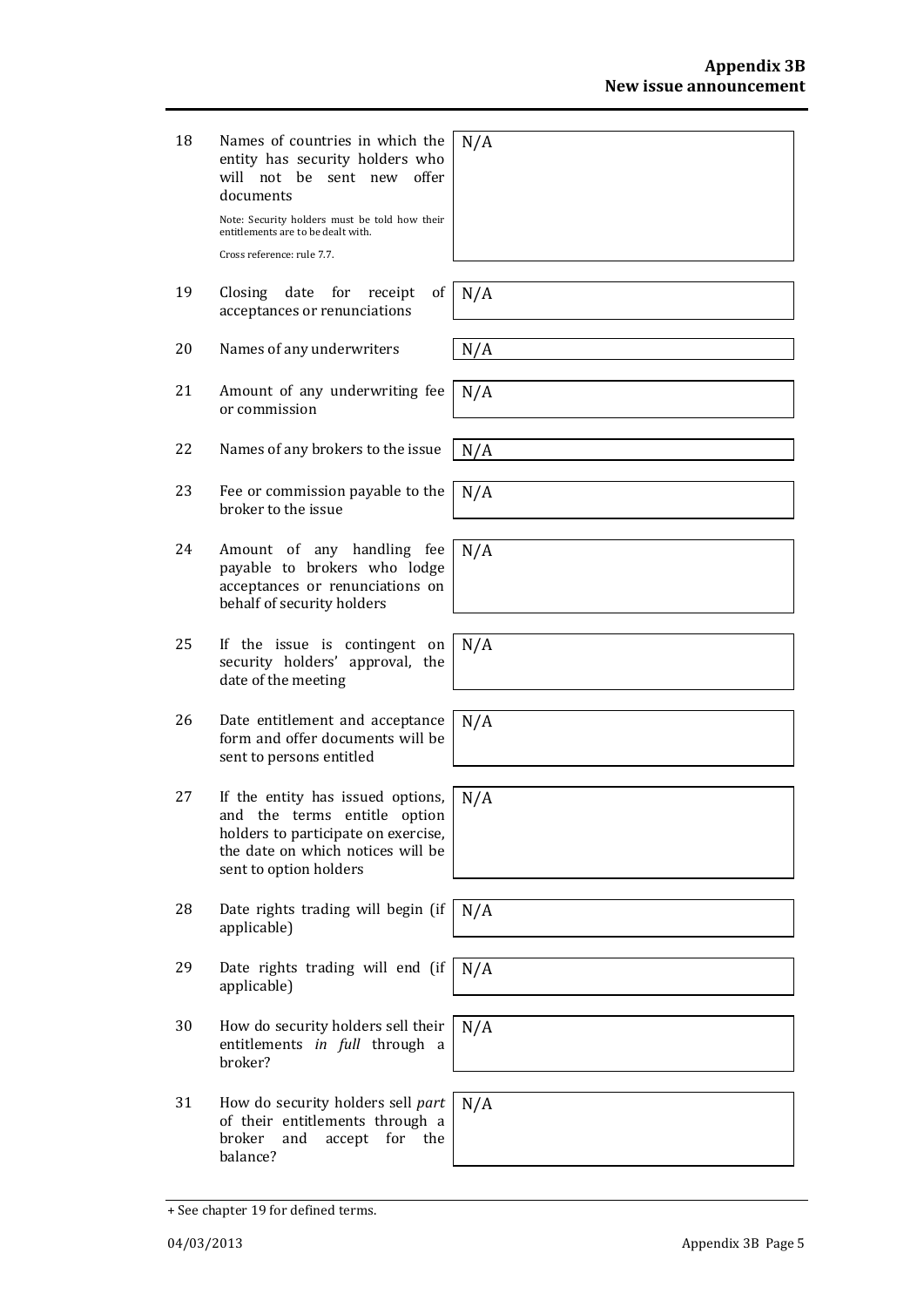| 32            | How do security holders dispose<br>of their entitlements (except by<br>sale through a broker)? | N/A |
|---------------|------------------------------------------------------------------------------------------------|-----|
| 33            | <sup>+</sup> Issue date                                                                        | N/A |
|               | <b>Part 3 - Quotation of securities</b>                                                        |     |
|               | You need only complete this section if you are applying for quotation of securities            |     |
| 34            | Type of <sup>+</sup> securities<br>(tick one)                                                  |     |
| $\sim$ $\sim$ | $\overline{a}$                                                                                 |     |

(a)  $\Box$  + Securities described in Part 1

(b) All other <sup>+</sup>securities

Example: restricted securities at the end of the escrowed period, partly paid securities that become fully paid, employee incentive share securities when restriction ends, securities issued on expiry or conversion of convertible securities

#### **Entities that have ticked box 34(a)**

#### **Additional securities forming a new class of securities**

*Tick to indicate you are providing the information or documents*

| 35 | If the 'securities are 'equity securities, the names of the 20 largest holders of the<br>additional <sup>+</sup> securities, and the number and percentage of additional <sup>+</sup> securities<br>held by those holders                               |
|----|---------------------------------------------------------------------------------------------------------------------------------------------------------------------------------------------------------------------------------------------------------|
| 36 | If the 'securities are 'equity securities, a distribution schedule of the additional<br>*securities setting out the number of holders in the categories<br>$1 - 1,000$<br>$1,001 - 5,000$<br>$5,001 - 10,000$<br>$10,001 - 100,000$<br>100,001 and over |
| 37 | A copy of any trust deed for the additional + securities                                                                                                                                                                                                |

### **Entities that have ticked box 34(b)**

38 Number of <sup>+</sup>securities for which +quotation is sought

<sup>+</sup> See chapter 19 for defined terms.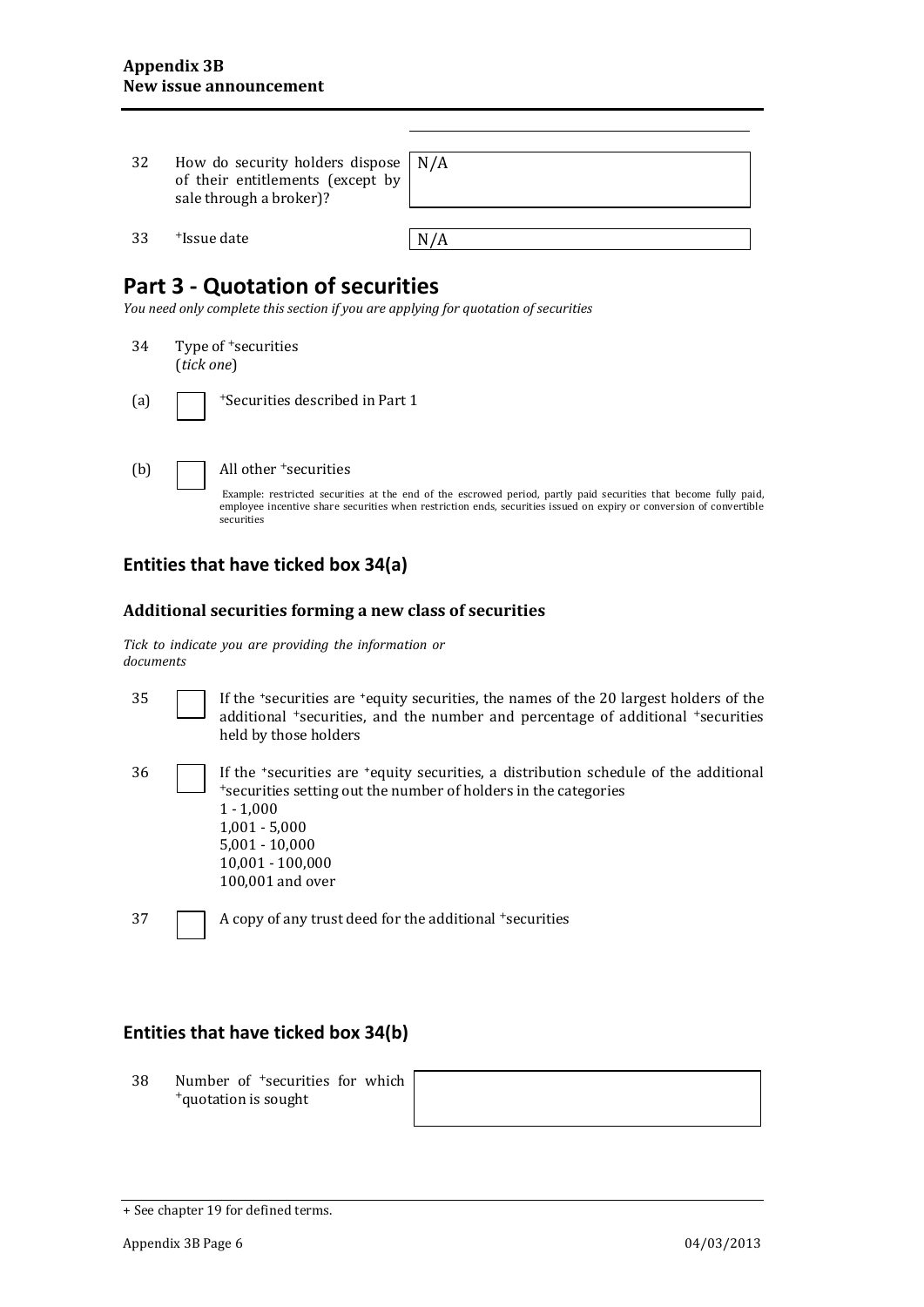- 39 <sup>+</sup>Class of <sup>+</sup>securities for which quotation is sought
- 40 Do the <sup>+</sup>securities rank equally in all respects from the <sup>+</sup>issue date with an existing <sup>+</sup>class of quoted <sup>+</sup>securities?

If the additional <sup>+</sup>securities do not rank equally, please state:

- the date from which they do
- the extent to which they participate for the next dividend, (in the case of a trust, distribution) or interest payment
- the extent to which they do not rank equally, other than in relation to the next dividend, distribution or interest payment
- 41 Reason for request for quotation now

Example: In the case of restricted securities, end of restriction period

(if issued upon conversion of another <sup>+</sup>security, clearly identify that other <sup>+</sup>security)

42 Number and <sup>+</sup>class of all <sup>+</sup>securities quoted on ASX (*including* the <sup>+</sup>securities in clause 38)

| Number | <sup>+</sup> Class |  |
|--------|--------------------|--|
|        |                    |  |
|        |                    |  |
|        |                    |  |
|        |                    |  |
|        |                    |  |

|                     |  | <sup>+</sup> Class of <sup>+</sup> securities for which |  |  |  |
|---------------------|--|---------------------------------------------------------|--|--|--|
| quotation is sought |  |                                                         |  |  |  |